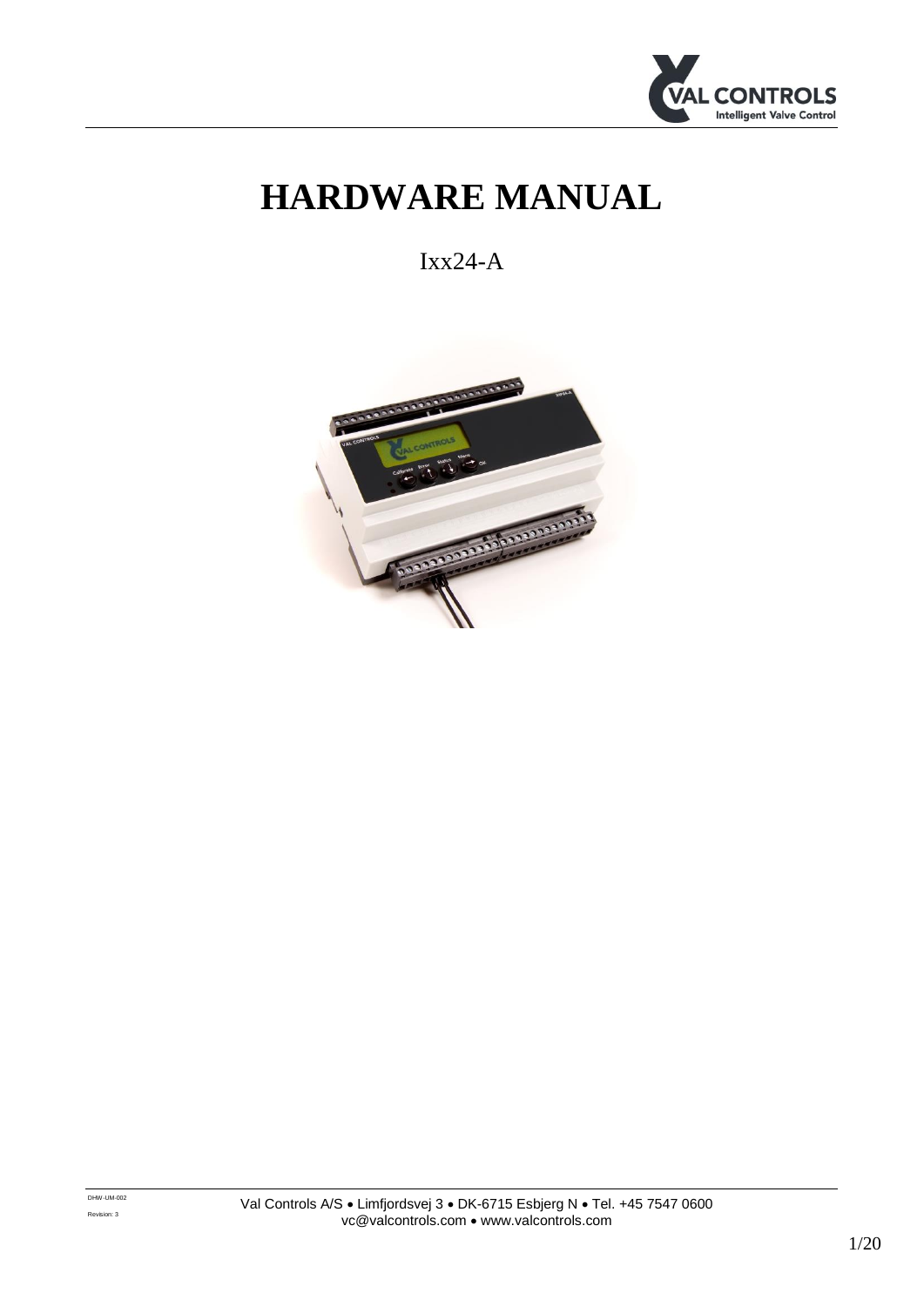

## **Table of contents**

| 1            |     |  |
|--------------|-----|--|
|              | 1.1 |  |
|              | 1.2 |  |
|              | 1.3 |  |
| $\mathbf{2}$ |     |  |
|              | 2.1 |  |
|              | 2.2 |  |
|              | 2.3 |  |
| 3            |     |  |
|              | 3.1 |  |
|              | 3.2 |  |
|              | 3.3 |  |
|              | 3.4 |  |
|              | 3.5 |  |
|              | 3.6 |  |
| 4            |     |  |
|              | 4.1 |  |
|              | 4.2 |  |
|              | 4.3 |  |
| 5            |     |  |
|              | 5.1 |  |
|              | 5.2 |  |
|              | 5.3 |  |
|              | 5.4 |  |
|              | 5.5 |  |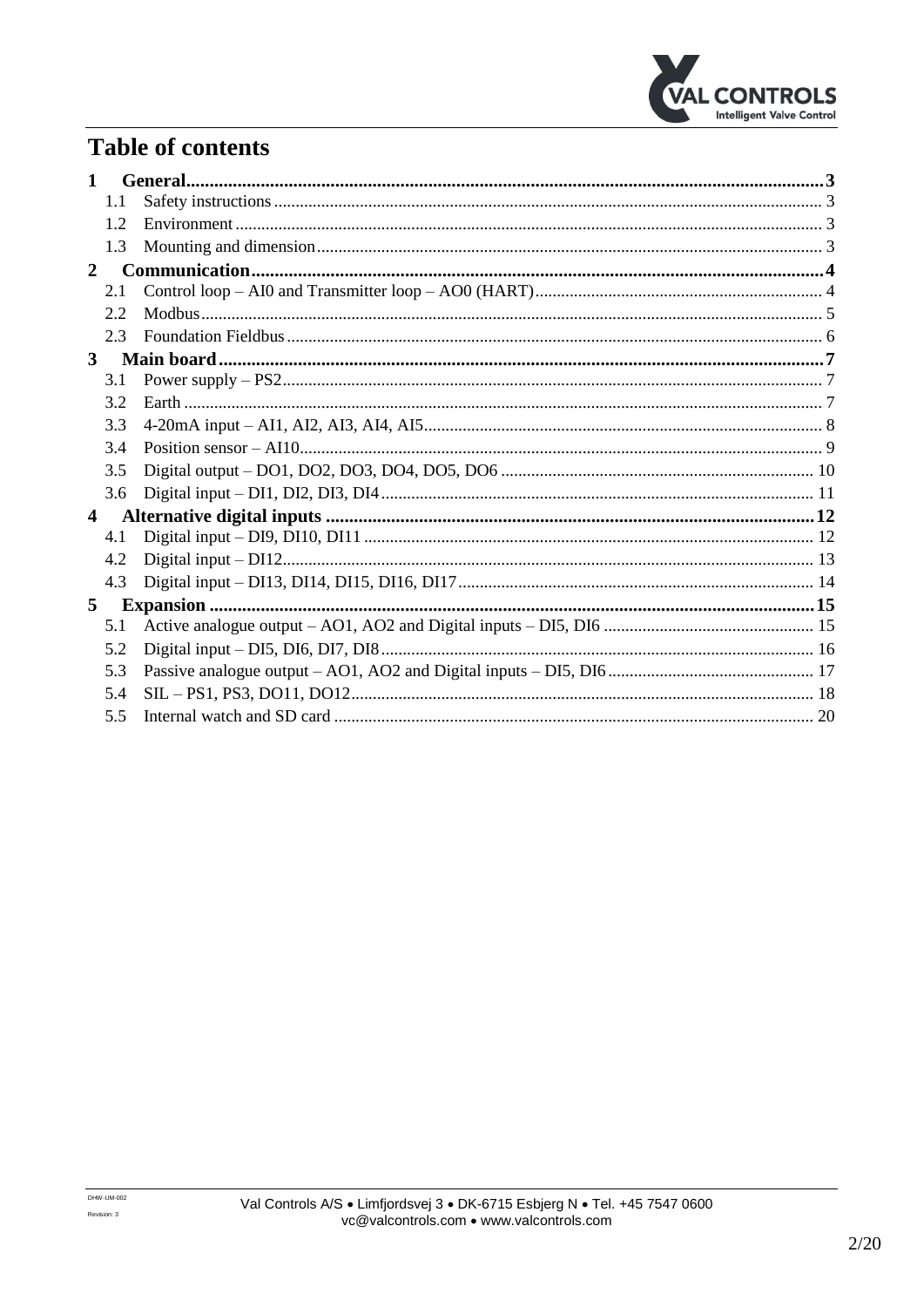

## <span id="page-2-0"></span>**1 General**

This manual covers the following products:

IHP24-A IDP24-A with software DID-SW-001 IVC24-A IDC24-A ILB24-A ILC24-A IPC24-A

## <span id="page-2-1"></span>**1.1 Safety instructions**

For a safe installation of a Val Controls device, the following must be observed. The module must be installed by qualified personnel who are familiar with the national and international laws, directives and standards that apply to this product as well as all instructions in this manual.

The information in this manual is subject to changes without notice.

## <span id="page-2-2"></span>**1.2 Environment**

Operating temperature: -30 to 80 ˚C Storage temperature: -30 to 80 ˚C

Extended operating temperature<sup>1</sup>:  $-40$  to 85 $^{\circ}$ C Extended storage temperature<sup>1</sup>:  $-55$  to  $100^{\circ}$ C <sup>1</sup> Please contact Val Controls

Relative Humidity: < 95% (No condensation)

The printed circuit boards are coated for tropical climate and harsh environments to resist airborne contamination according to G3, ISA-71.04-2013.

Ingress protection: IP20

## <span id="page-2-3"></span>**1.3 Mounting and dimension**

Mounting: 35mm DIN rail according to EN50022.

Screw torque: 0.4Nm (3.6Lb. in) Wire diameter: 28-12 AWG 2.5mm<sup>2</sup>

All external components must have specifications that fit the desired performance and requirements of the valve/actuator system.

Dimensional drawing can be found on [www.valcontrols.com](http://www.valcontrols.com/)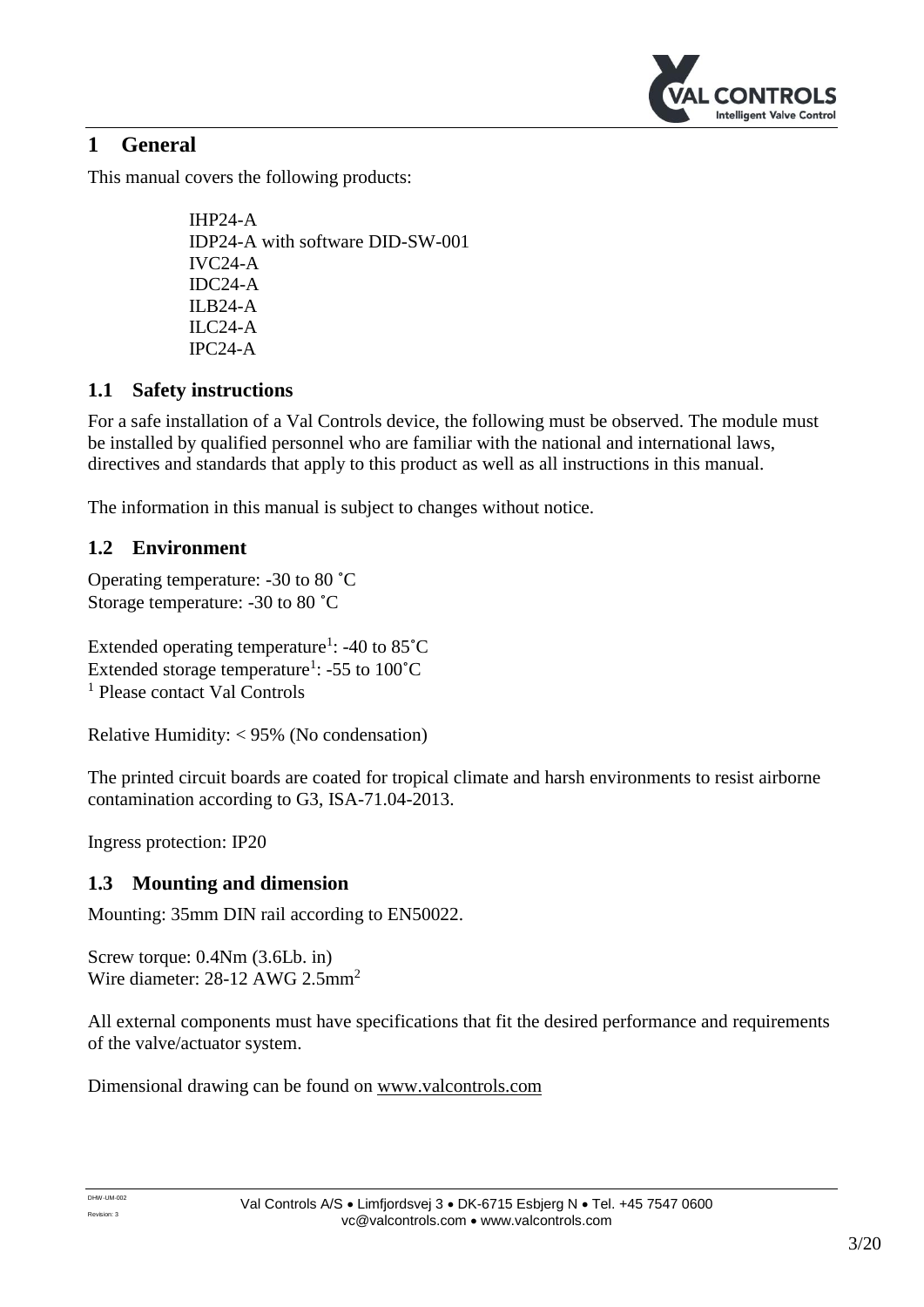

## <span id="page-3-0"></span>**2 Communication**

Several communication types are available as options.

## <span id="page-3-1"></span>**2.1 Control loop – AI0 and Transmitter loop – AO0 (HART)**

Passive 4-20mA input and passive 4-20mA output. On some models HART is available on either AO0 or AO0.





#### **2.1.1 Terminals**

| AI0             | $\frac{1}{2}$ (-) |
|-----------------|-------------------|
|                 |                   |
| AO <sub>0</sub> | $3 (+)$<br>4 (-)  |
|                 |                   |

| Control loop – AI0            |                                          |  |  |
|-------------------------------|------------------------------------------|--|--|
| Impedance                     | $<$ 470 Ohm at 20mA and 9.4VDC           |  |  |
| Linearity                     | $< 0.1\%$                                |  |  |
| Temperature coefficient       | $0.025\% / 1^{\circ}C$ (Warm-up: 10 min) |  |  |
| HART (optional)               | FSK, 1200Hz / 2200Hz 400-800mVpp         |  |  |
| Galvanic isolated             |                                          |  |  |
|                               |                                          |  |  |
| <b>Transmitter loop - AO0</b> |                                          |  |  |
| Impedance                     | $<$ 470 Ohm at 20mA and 9.4VDC           |  |  |
| Linearity                     | $< 0.1\%$                                |  |  |
| Temperature coefficient       | $0.015\% / 1^{\circ}C$ (Warm-up: 10 min) |  |  |
| HART (optional)               | FSK, 1200Hz / 2200Hz 400-800mVpp         |  |  |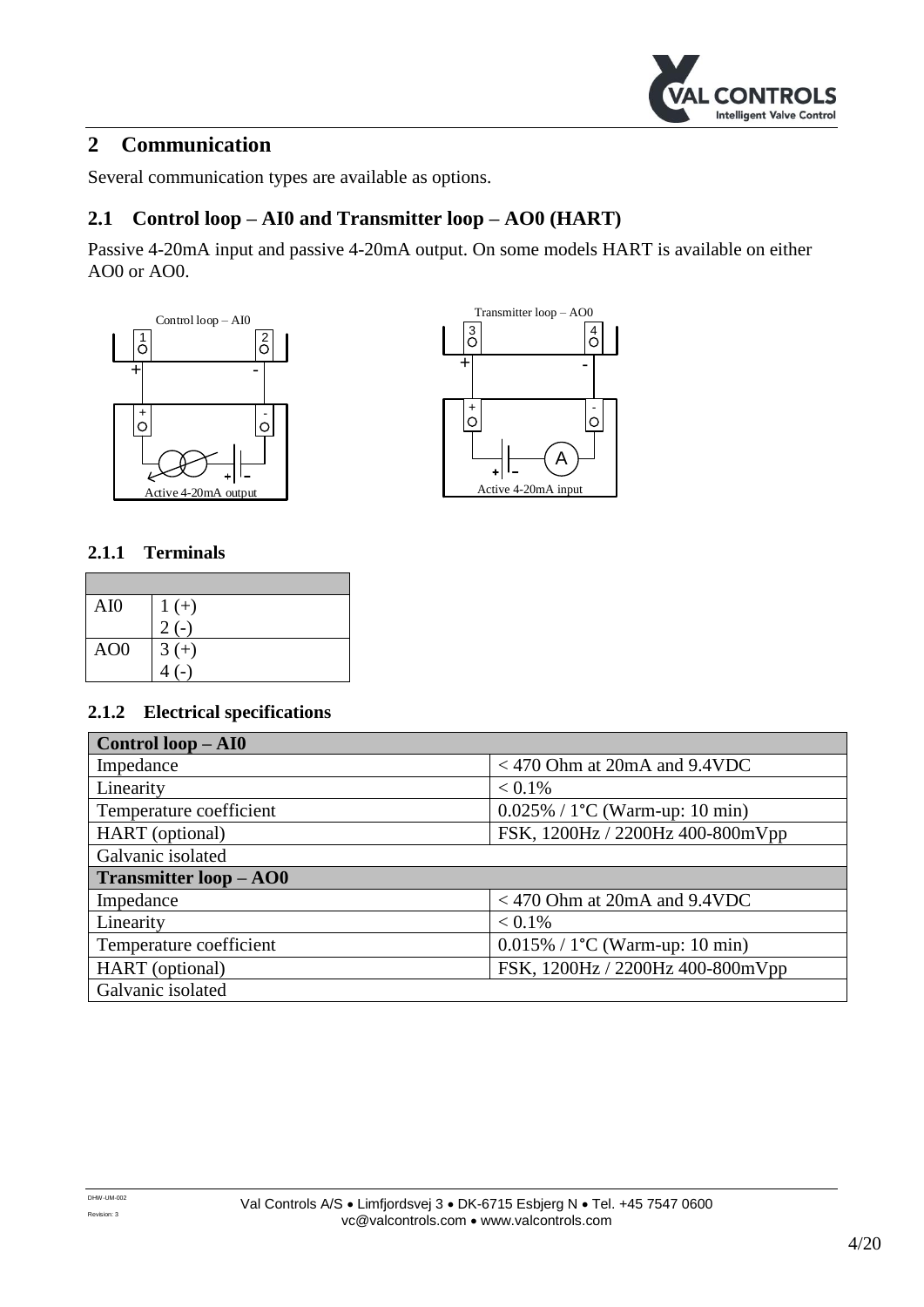

## <span id="page-4-0"></span>**2.2 Modbus**



#### **2.2.1 Terminals**

| Modbus $\begin{bmatrix} 1 (A) \\ 2 (B) \\ 3 (A) \\ 4 (B) \end{bmatrix}$ |  |
|-------------------------------------------------------------------------|--|
|                                                                         |  |
|                                                                         |  |
|                                                                         |  |

Terminals 1 and 3 are connected inside the device. Terminals 2 and 4 are connected inside the device.

#### **2.2.2 Electrical specifications**

| <b>Modbus</b>               |                                                           |  |  |
|-----------------------------|-----------------------------------------------------------|--|--|
| Interface                   | RS485                                                     |  |  |
| <b>Termination resistor</b> | No internal resistor.                                     |  |  |
|                             | External resistor can be applied across terminal 3 and 4. |  |  |
|                             | Termination resistors must have the value of 120 Ohm.     |  |  |
| Galvanic isolated           |                                                           |  |  |

A maximum of 247 nodes can be connected on the same daisy chain bus.

Typical shielding of the RS485 bus cable is done on the master side of the cable.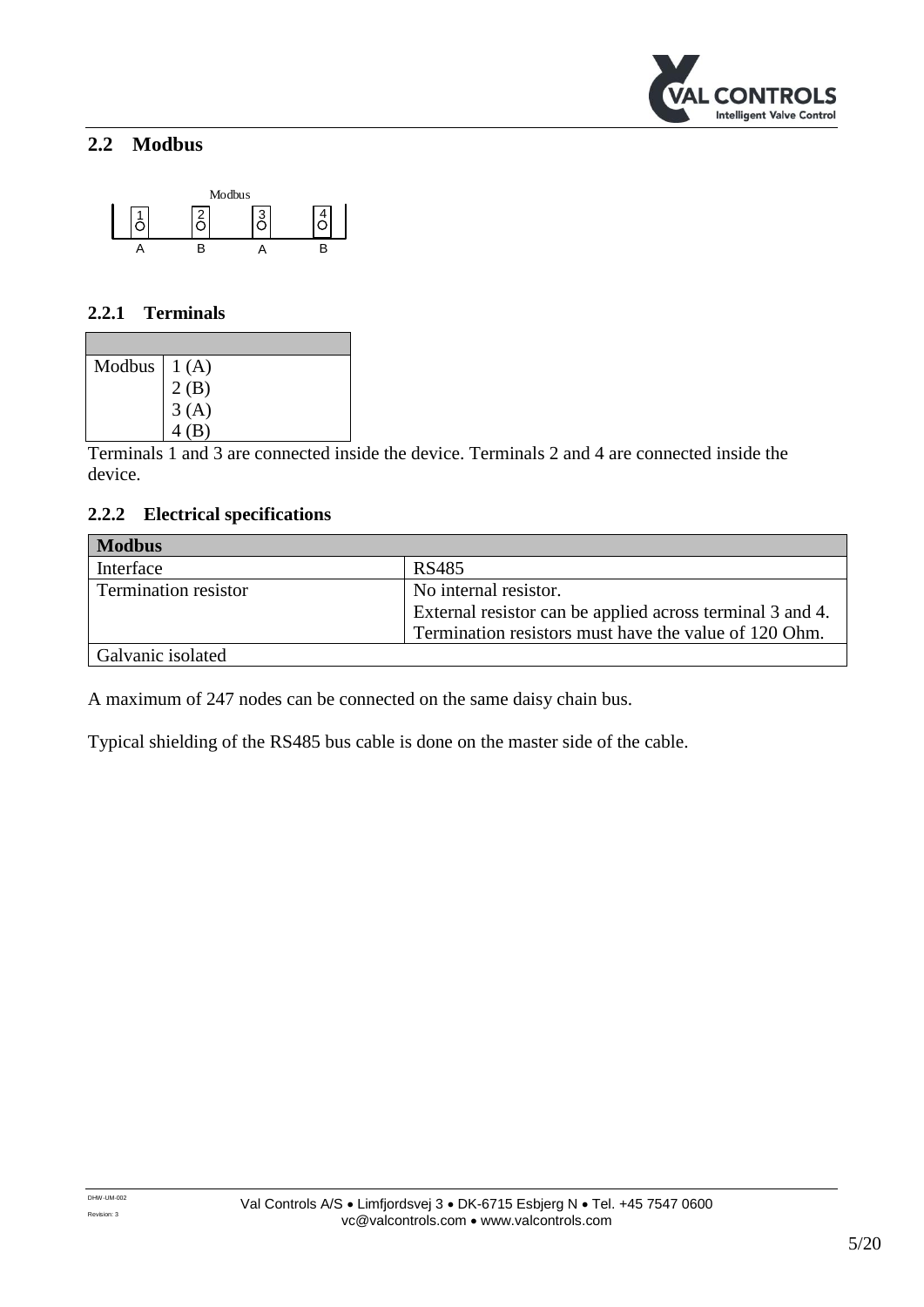

## <span id="page-5-0"></span>**2.3 Foundation Fieldbus**



#### **2.3.1 Terminals**

| Foundation   1 (FB-P) |                                        |
|-----------------------|----------------------------------------|
| Fieldbus              |                                        |
|                       | $2 (FB-N)$<br>$3 (FB-P)$<br>$4 (FB-N)$ |
|                       |                                        |

| <b>FF-Fieldbus</b> |                                              |  |  |
|--------------------|----------------------------------------------|--|--|
| Interface          | FF-Fieldbus - H1 Device Class – Basic Device |  |  |
| Termination        | l No internal termination                    |  |  |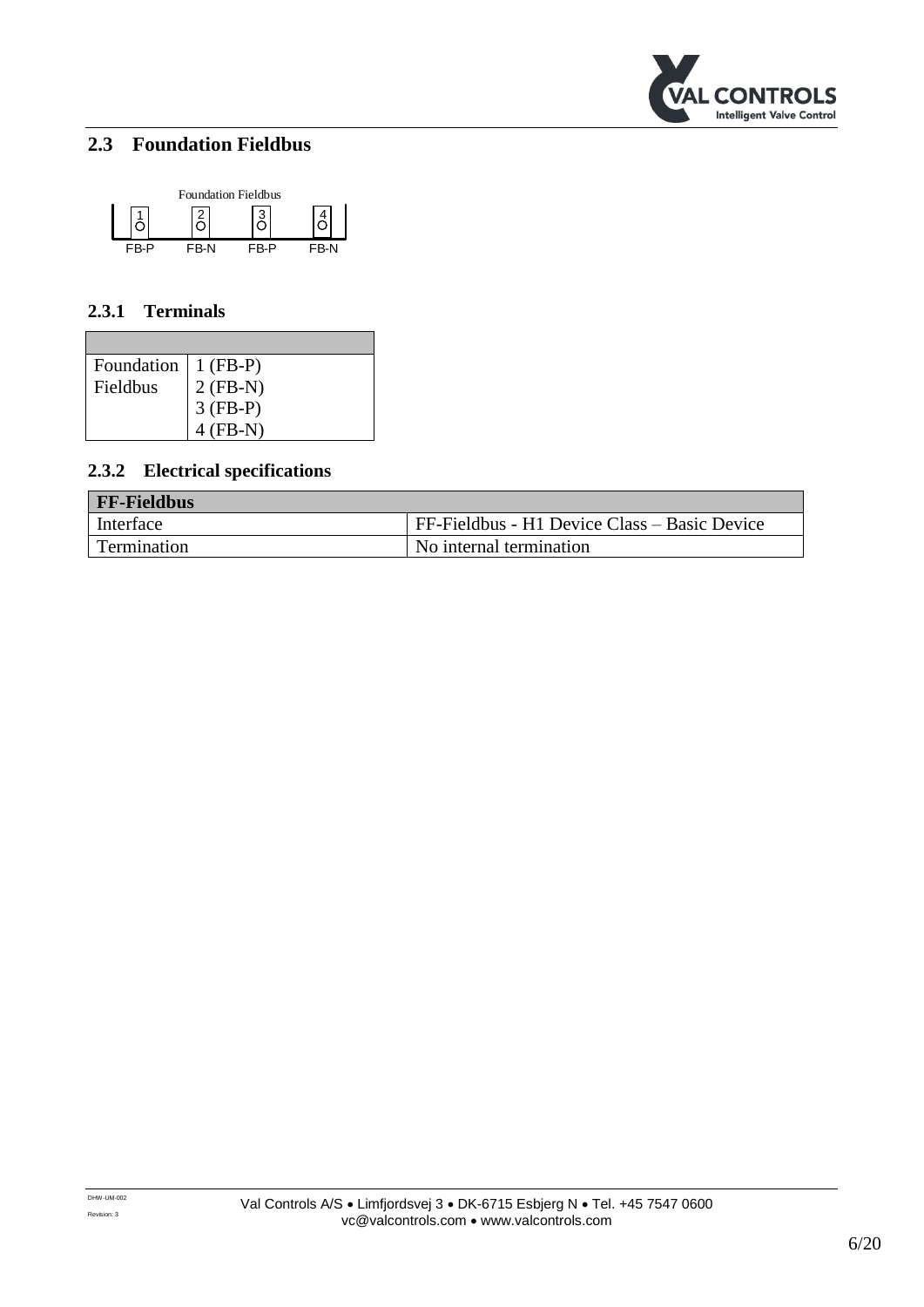

## <span id="page-6-0"></span>**3 Main board**

## <span id="page-6-1"></span>**3.1 Power supply – PS2**

24VDC power input to the device.



Depending on device configuration, this power supply input may not be used.

#### **3.1.1 Terminals**

| PS <sub>2</sub> | $5 (+)$ |
|-----------------|---------|
|                 |         |

#### **3.1.2 Electrical specifications**

| Power supply $-$ PS2                          |                   |  |  |
|-----------------------------------------------|-------------------|--|--|
| Power supply                                  | $20.4 - 27.6$ VDC |  |  |
| Power dissipation, no position sensor/loop or | $<$ 2W            |  |  |
| valves are connected.                         |                   |  |  |
| Power dissipation, with maximum load on all   | $<$ 5W            |  |  |
| inputs and outputs                            |                   |  |  |

## <span id="page-6-2"></span>**3.2 Earth**

Device instrument earth terminal shall be connected to instrument earth bar at marshalling cabinet to avoid electromagnetic interference.



#### **3.2.1 Terminal**

IE 7 Instrument earth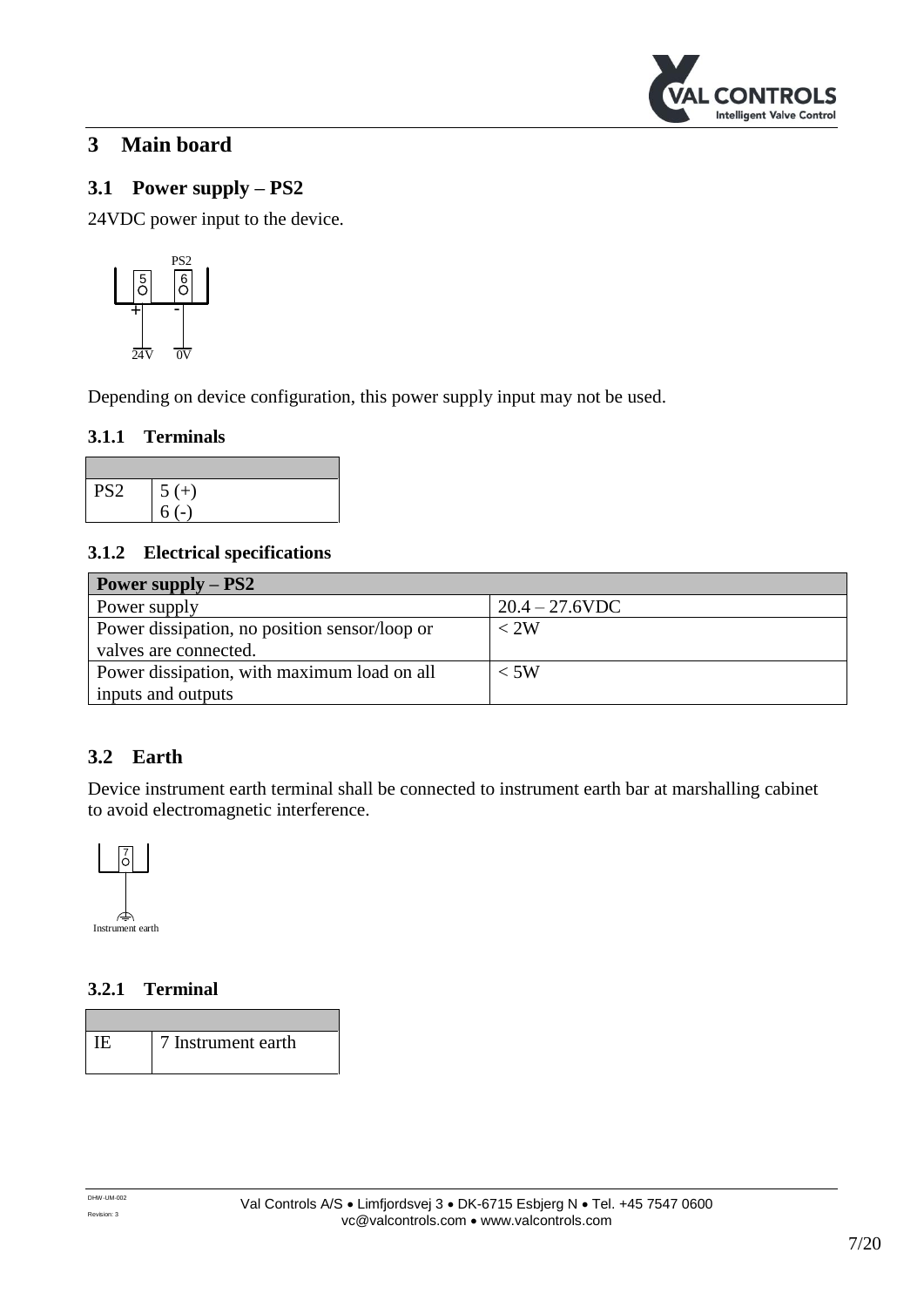

## <span id="page-7-0"></span>**3.3 4-20mA input – AI1, AI2, AI3, AI4, AI5**

The analogue inputs can be used to connect passive 4-20mA sensors to the device or in the alternative configuration active 4-20mA sensors.





#### **3.3.1 Terminals**

|     | <b>Passive sensor</b> | <b>Active sensor</b> |
|-----|-----------------------|----------------------|
| AI1 | $11 (+)$              | $12 (+)$             |
|     | $12(-)$               | $6(-)$               |
| AI2 | $13 (+)$              | $14 (+)$             |
|     | $14(-)$               | $6(-)$               |
| AI3 | $15 (+)$              | $16 (+)$             |
|     | $16(-)$               | $6(-)$               |
| AI4 | $17 (+)$              | $18 (+)$             |
|     | $18(-)$               | $6(-)$               |
| AI5 | $19 (+)$              | $20 (+)$             |
|     | $20(-)$               | $6(-)$               |

| $AI - Analogue$ inputs  |                                               |  |  |
|-------------------------|-----------------------------------------------|--|--|
| External loop max Rload | 820 Ohm at 20mA and 16.4VDC                   |  |  |
| Operating area          | $4-20mA$                                      |  |  |
| Minimum span            | 12mA                                          |  |  |
| Cable length            | 1000 meters                                   |  |  |
| Linearity               | $< 0.1\%$                                     |  |  |
| Temperature coefficient | $0.01\%$ / 1 <sup>o</sup> C (Warm-up: 10 min) |  |  |
| Rin                     | $< 100$ Ohm                                   |  |  |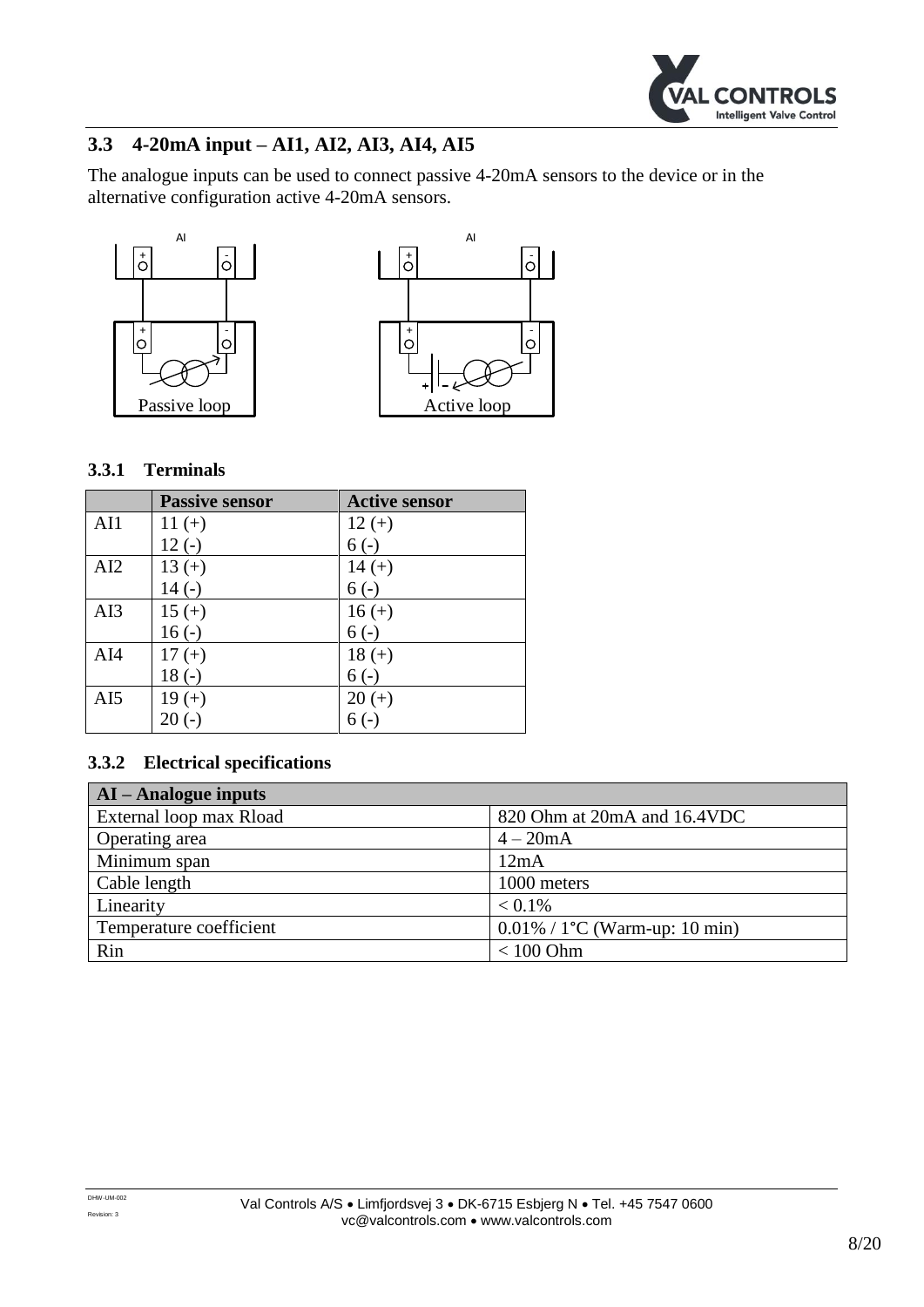

#### <span id="page-8-0"></span>**3.4 Position sensor – AI10**

The position feedback can be delivered from a 3-wire potentiometer. The sensor input can as an alternative also be used as a 4-20mA loop input.



The external resistors must be mounted to get the correct functionality.

#### **3.4.1 Terminals**

|      | <b>Sensor</b> | <b>Passive loop</b> | <b>Active loop</b> |
|------|---------------|---------------------|--------------------|
| AI10 | 8 Pot high    | $5(+)$              | $9 (+)$            |
|      | 9 Wiper       | 9(1)                | $6(-)$             |
|      | 10 Pot low    |                     |                    |

| <b>AI10 - Position sensor</b> |                                   |  |
|-------------------------------|-----------------------------------|--|
| Potentiometer size            | 5 k $\Omega$ to 20 k $\Omega$     |  |
| Minimum use operating area    | 40%                               |  |
| Cable length                  | 1.5 meters                        |  |
| Linearity                     | $< 0.1\%$                         |  |
| Temperature coefficient       | $0.01\% / 1$ °C (Warm-up: 10 min) |  |
| $AI10 - Loop$                 |                                   |  |
| External loop max Rload       | 820 Ohm at 20mA and 16.4VDC       |  |
| Operating area                | $4-20mA$                          |  |
| Minimum span                  | 12mA                              |  |
| Cable length                  | 1000 meters                       |  |
| Linearity                     | $< 0.1\%$                         |  |
| Temperature coefficient       | $0.01\% / 1$ °C (Warm-up: 10 min) |  |
| Rin                           | $< 100$ Ohm                       |  |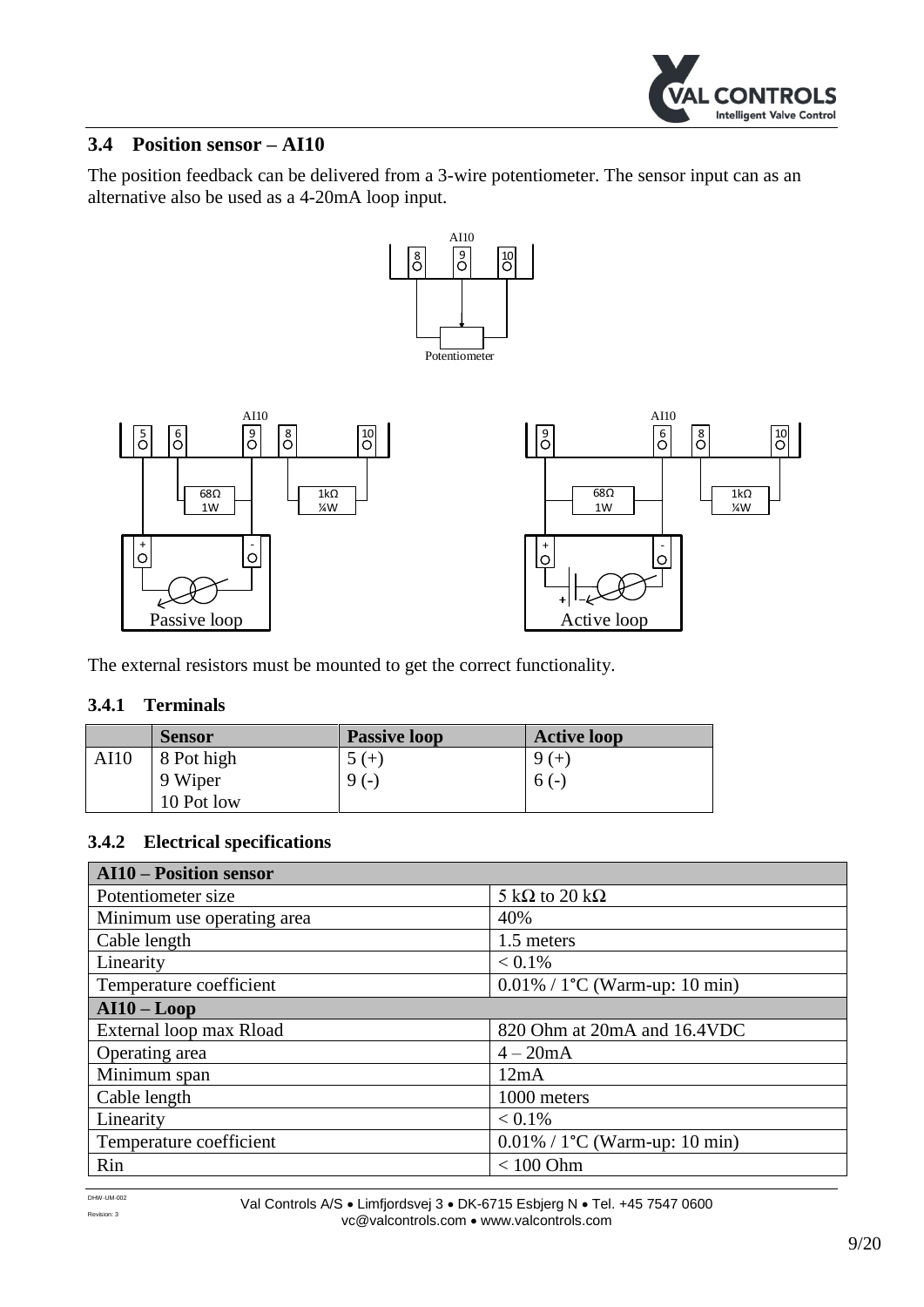

## <span id="page-9-0"></span>**3.5 Digital output – DO1, DO2, DO3, DO4, DO5, DO6**

24 VDC digital outputs.



#### **3.5.1 Terminals**

| DO1             | $27 (+)$ |
|-----------------|----------|
|                 | $28(-)$  |
| DO2             | $30 (+)$ |
|                 | $31(-)$  |
| DO <sub>3</sub> | $33 (+)$ |
|                 | $34(-)$  |
| DO <sub>4</sub> | $36 (+)$ |
|                 | $37(-)$  |
| DO <sub>5</sub> | $47 (+)$ |
|                 | 48 $(-)$ |
| DO <sub>6</sub> | 49 $(+)$ |
|                 | $50(-)$  |

| <b>DO</b> – Digital outputs |                         |
|-----------------------------|-------------------------|
| Max load per digital output | up to 48W at 24VDC      |
| Max load total              | up to $192W$ at $24VDC$ |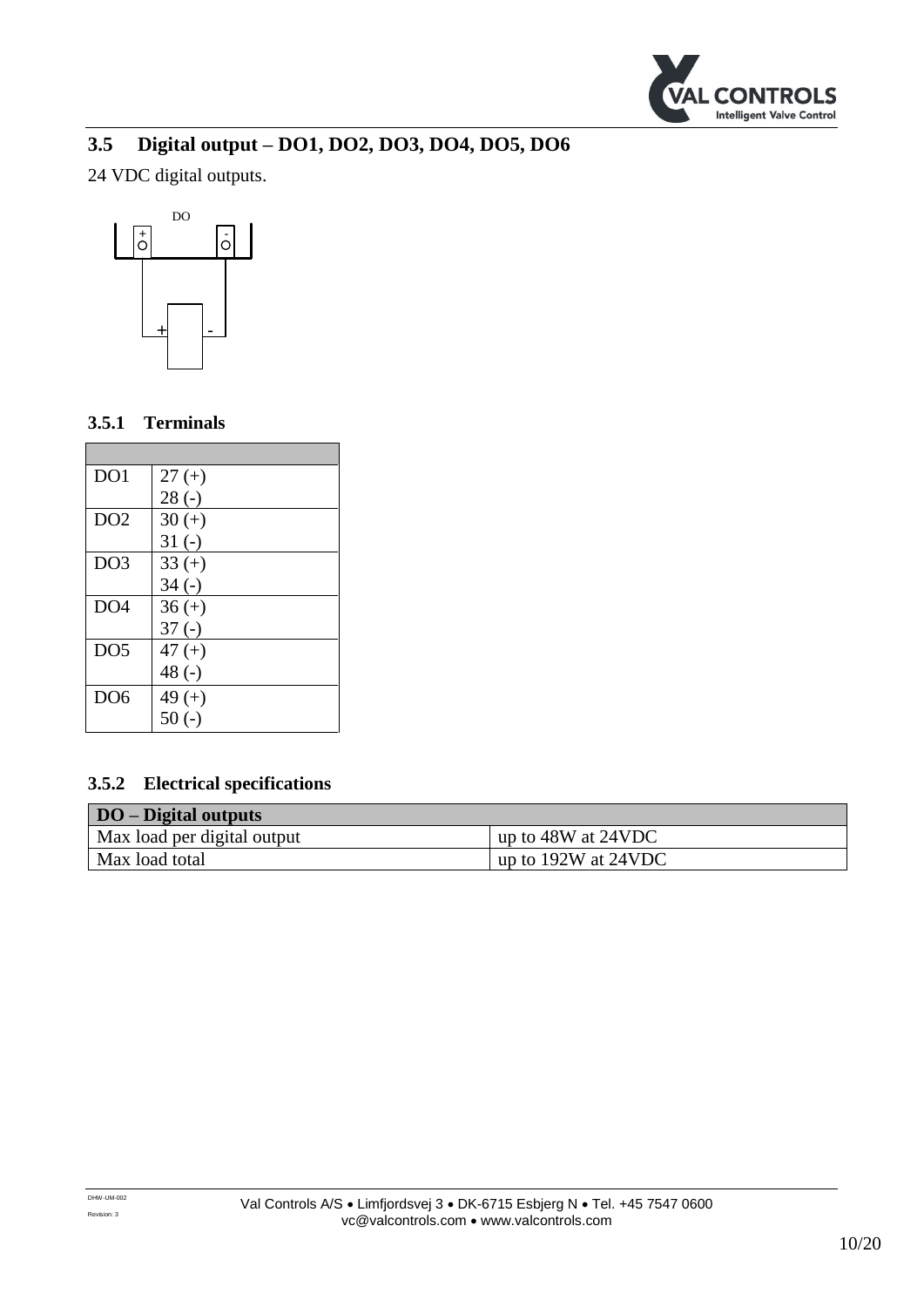

## <span id="page-10-0"></span>**3.6 Digital input – DI1, DI2, DI3, DI4**

Use digital inputs to connect dry signals.





## **3.6.1 Terminals**

| DI1             | $39 (+)$  |
|-----------------|-----------|
|                 | $40(-)$   |
| DI <sub>2</sub> | 41 $(+)$  |
|                 | $42(-)$   |
| DI3             | 43 $(+)$  |
|                 | $44(-)$   |
| DI4             | $45 (+)$  |
|                 | $46( - )$ |

| $DI - Switch$            |              |  |
|--------------------------|--------------|--|
| Type                     | Switch       |  |
| Cable length             | 20 meters    |  |
| Maximum cable resistance | 100 Ohm      |  |
| <b>DI-NAMUR</b>          |              |  |
| Type                     | <b>NAMUR</b> |  |
| Sensor supply voltage    | 8 V          |  |
| Cable length             | 1000 meters  |  |
| Max load                 | 600 Ohm      |  |
| Rin                      | 1040 Ohm     |  |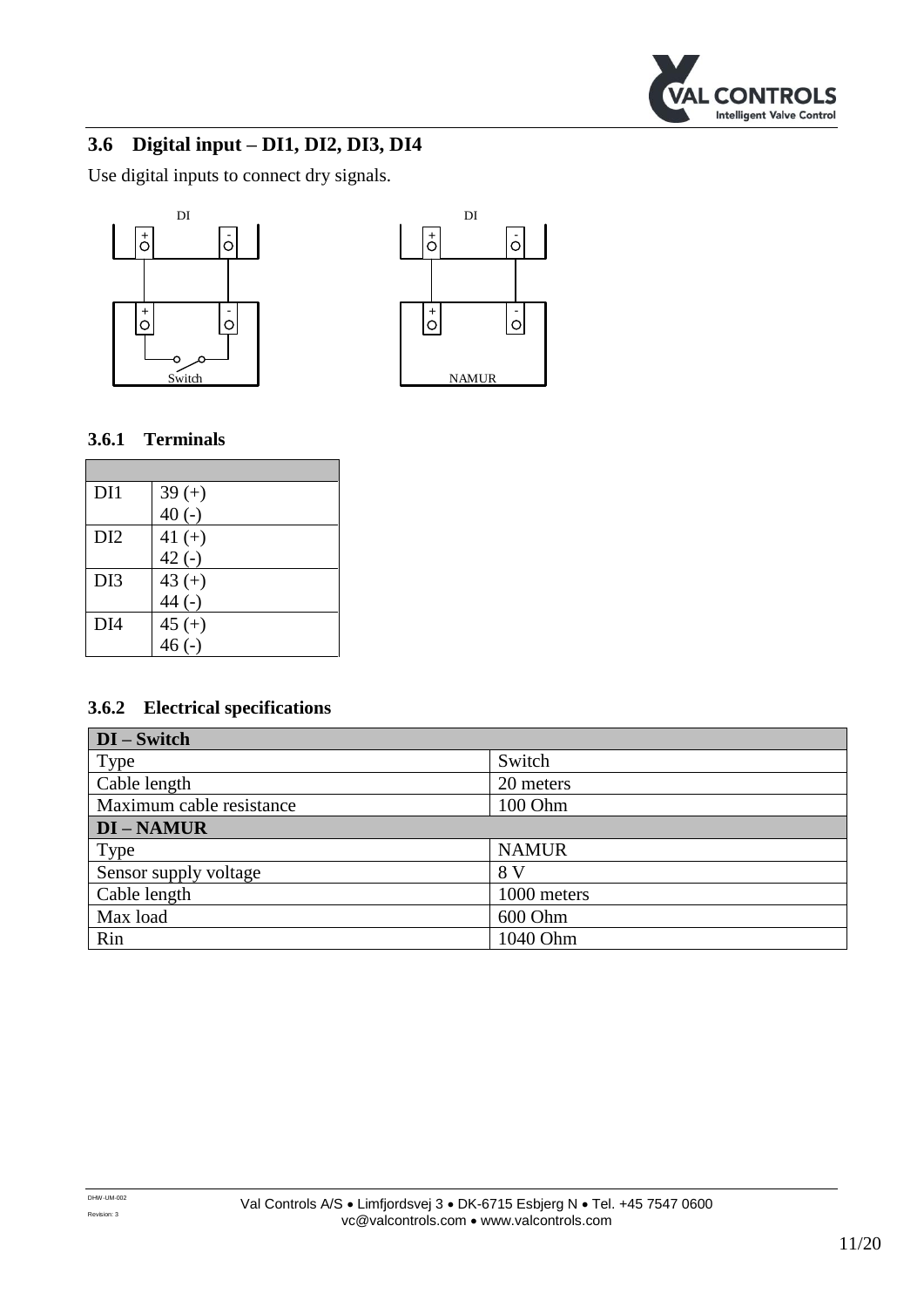

## <span id="page-11-0"></span>**4 Alternative digital inputs**

DI9 to DI17 are analogue inputs but configured in a way that makes it possible to use them as digital inputs.

## <span id="page-11-1"></span>**4.1 Digital input – DI9, DI10, DI11**

DI9, DI10 and DI11 substitutes AI10



The external resistor must be mounted to get the correct functionality.

#### **4.1.1 Terminals**

| DI <sub>9</sub> | $8 (+)$     |
|-----------------|-------------|
|                 | $6(-)$      |
| <b>DI10</b>     | $5 (+)$     |
|                 | $9(-)$      |
| <b>DI11</b>     | $5 (+)$     |
|                 | $(-)$<br>10 |

| <b>DI12</b>    |                         |
|----------------|-------------------------|
| T <sub>Y</sub> | Switch                  |
| Cable length   | meters<br>$\cdot \cdot$ |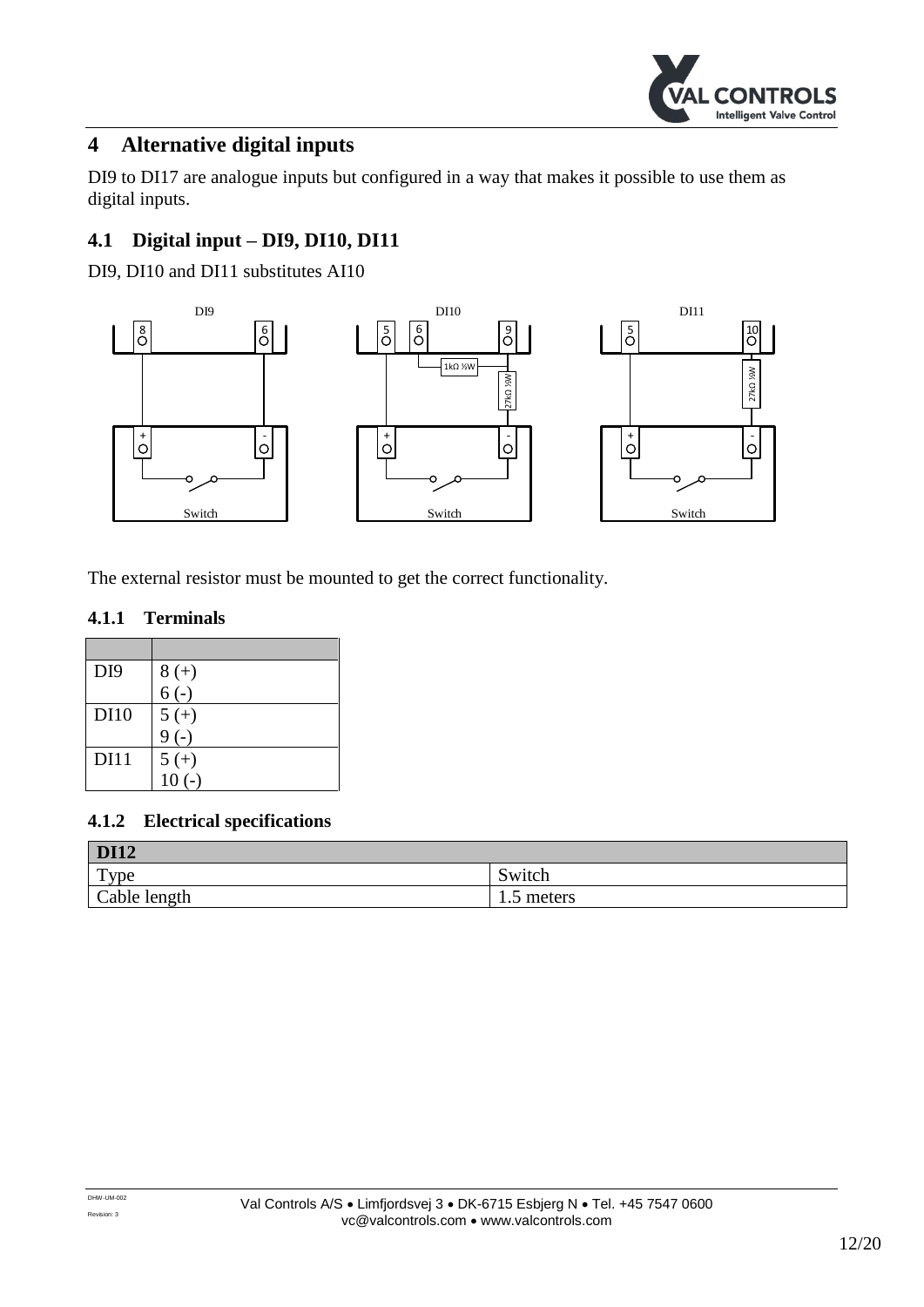

## <span id="page-12-0"></span>**4.2 Digital input – DI12**

#### DI12 substitutes AI0



The external resistor and connection between terminal 2 and 6 must be mounted to get the correct functionality.

#### **4.2.1 Terminals**

| DI12 | $\mid$ 1 (+) |
|------|--------------|
|      | $5( - )$     |

| <b>DI12</b>  |             |
|--------------|-------------|
| Type         | Switch      |
| Cable length | 1000 meters |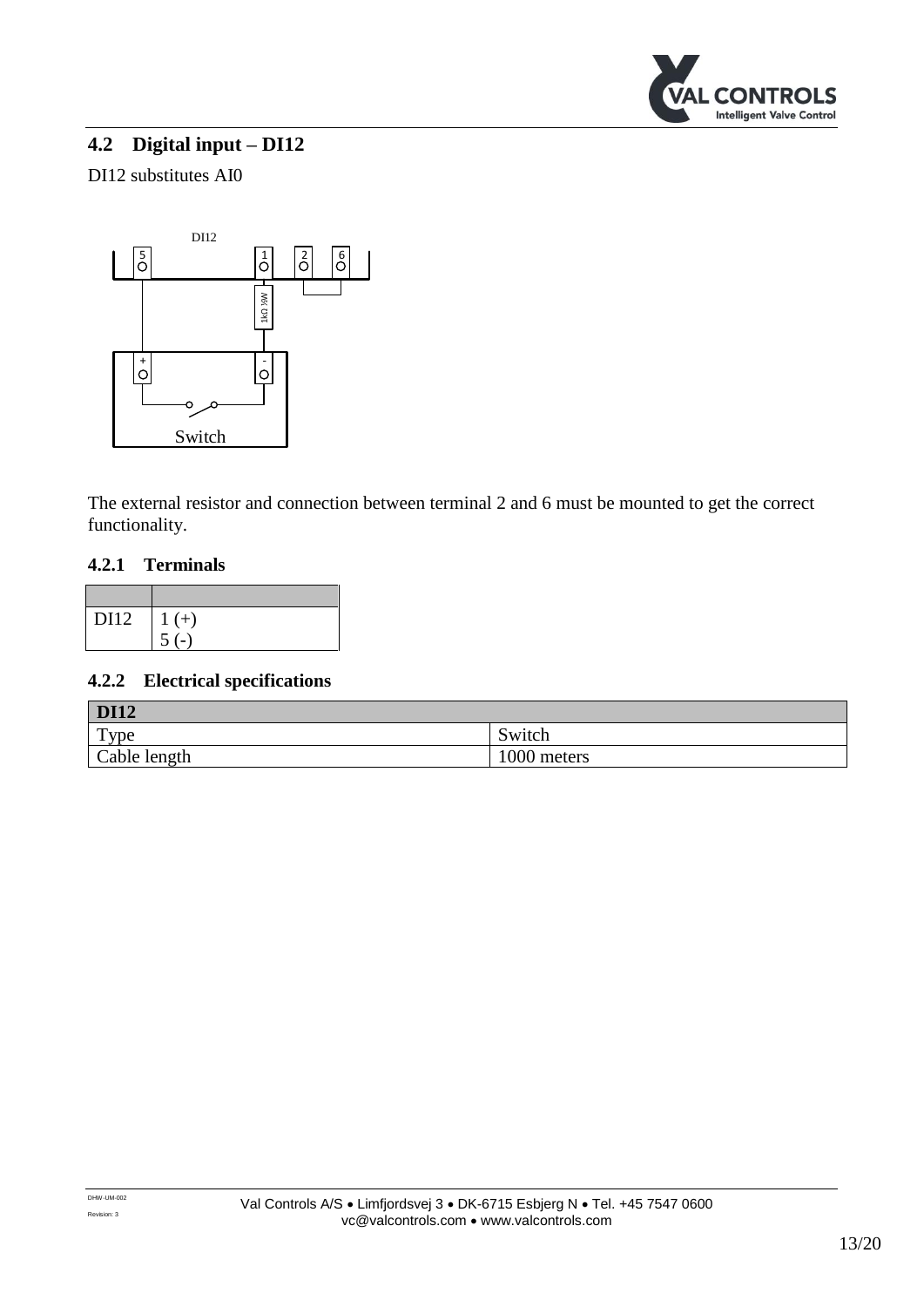

## <span id="page-13-0"></span>**4.3 Digital input – DI13, DI14, DI15, DI16, DI17**

DI13 substitutes AI1, DI14 substitutes AI2, and so on.



The external resistor must be mounted to get the correct functionality.

#### **4.3.1 Terminals**

| DI13        | $11 (+)$ |
|-------------|----------|
|             | $12(-)$  |
| <b>DI14</b> | $13 (+)$ |
|             | $14(-)$  |
| DI15        | $15 (+)$ |
|             | $16(-)$  |
| DI16        | $17 (+)$ |
|             | $18(-)$  |
| DI17        | $19 (+)$ |
|             | $20(-)$  |

| DI-Switch        |             |
|------------------|-------------|
| $_{\text{Type}}$ | Switch      |
| Cable length     | 1000 meters |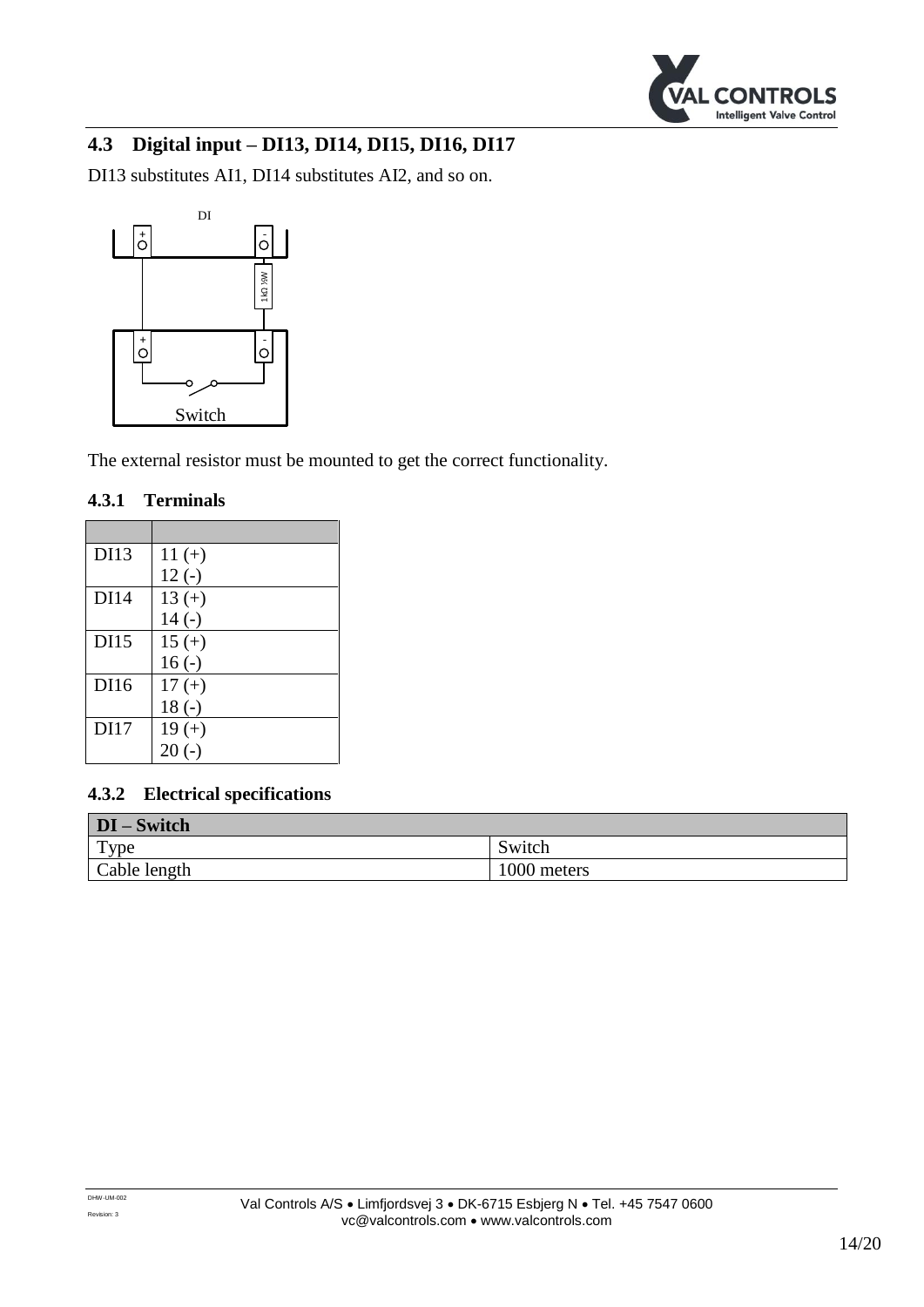

## <span id="page-14-0"></span>**5 Expansion**

The expansion terminals have different function depending on which expansion module is installed.

## <span id="page-14-1"></span>**5.1 Active analogue output – AO1, AO2 and Digital inputs – DI5, DI6**

Use the two analogue outputs to connect 4-20mA loop inputs e.g. proportional valves.







#### **5.1.1 Terminals**

| AO1             | $21 (+)$ |
|-----------------|----------|
|                 | $22(-)$  |
| AO2             | $23 (+)$ |
|                 | $24(-)$  |
| DI <sub>5</sub> | $51 (+)$ |
|                 | $52(-)$  |
| D <sub>I6</sub> | $25(-)$  |
|                 | $26 (+)$ |

| $AO1 - AO2 - Active analogue output$ |                                                |
|--------------------------------------|------------------------------------------------|
| Max load                             | 550 Ohm at 20mA and 20.4VDC PS2 supply         |
| Linearity                            | $< 0.1\%$                                      |
| Temperature coefficient              | $0.015\%$ / 1 <sup>o</sup> C (Warm-up: 10 min) |
| $DI - Switch$                        |                                                |
| Type                                 | Switch                                         |
| Cable length                         | 20 meters                                      |
| Maximum cable resistance             | 100 Ohm                                        |
| <b>DI-NAMUR</b>                      |                                                |
| Type                                 | <b>NAMUR</b>                                   |
| Sensor supply voltage                | 8 V                                            |
| Cable length                         | 1000 meters                                    |
| Max load                             | 600 Ohm                                        |
| Rin                                  | 1040 Ohm                                       |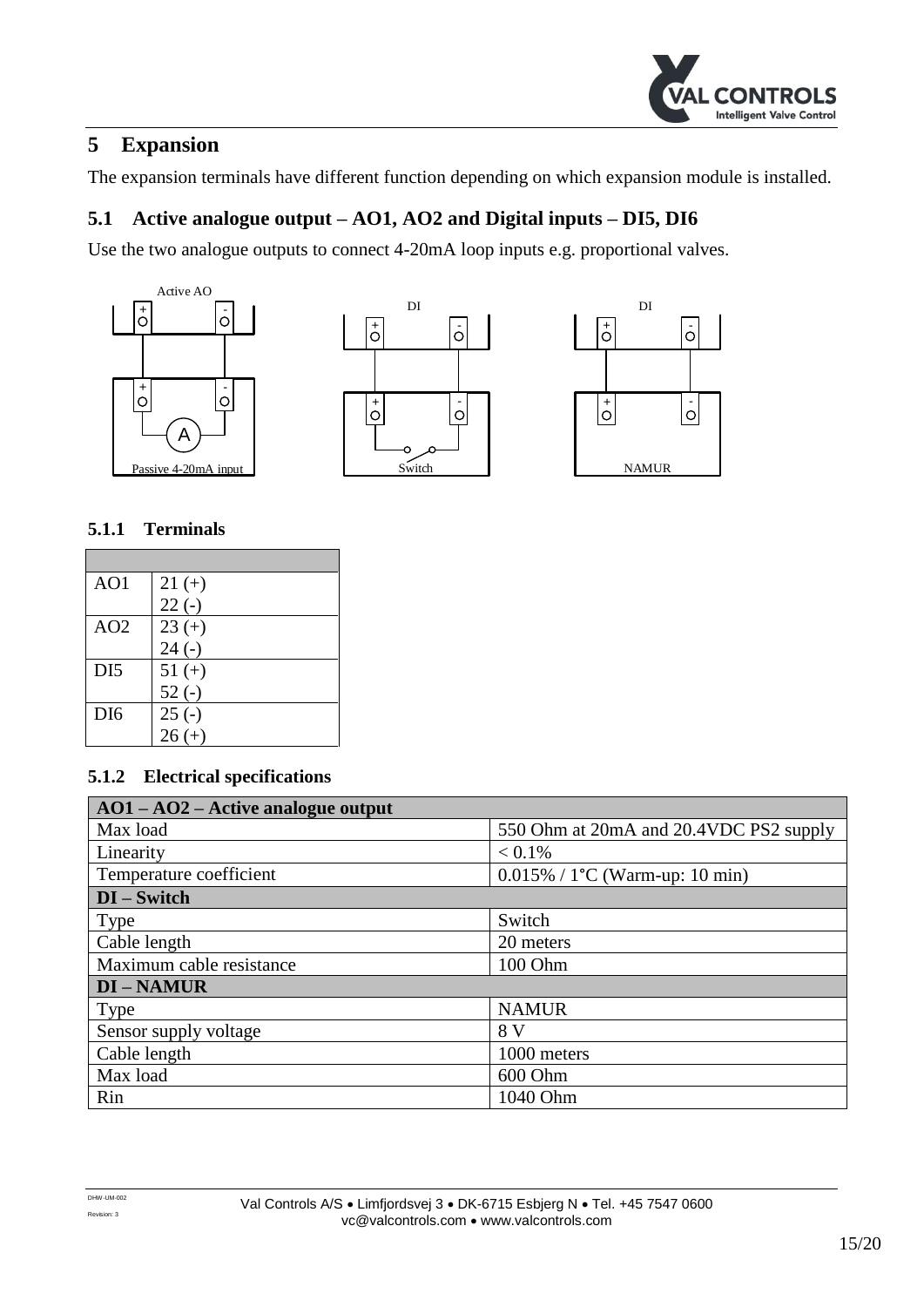

## <span id="page-15-0"></span>**5.2 Digital input – DI5, DI6, DI7, DI8**



#### **5.2.1 Terminals**

| DI <sub>5</sub> | $51 (+)$ |
|-----------------|----------|
|                 | $52(-)$  |
| D <sub>I6</sub> | $25(-)$  |
|                 | $26 (+)$ |
| DI7             | $23 (+)$ |
|                 | $24(-)$  |
| DI <sub>8</sub> | $21 (+)$ |
|                 | $22(-)$  |

| $DI - Switch$            |              |
|--------------------------|--------------|
| <b>Type</b>              | Switch       |
| Cable length             | 20 meters    |
| Maximum cable resistance | 100 Ohm      |
| <b>DI-NAMUR</b>          |              |
| Type                     | <b>NAMUR</b> |
| Sensor supply voltage    | 8 V          |
| Cable length             | 1000 meters  |
| Max load                 | 600 Ohm      |
| Rin                      | 1040 Ohm     |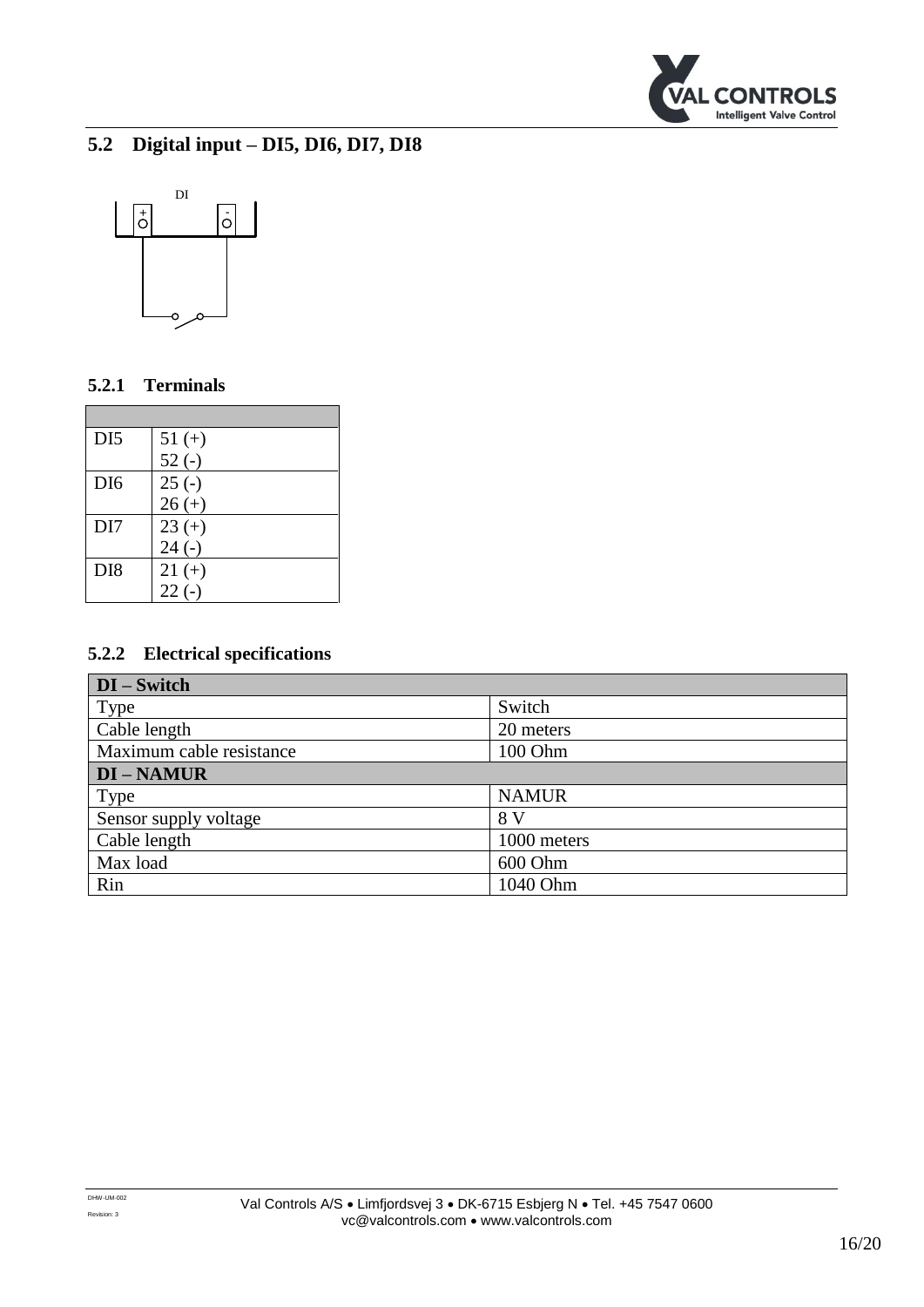

## <span id="page-16-0"></span>**5.3 Passive analogue output – AO1, AO2 and Digital inputs – DI5, DI6**

The two analogue outputs can be used to connect 4-20mA.





#### **5.3.1 Terminals**

| AO1             | $21 (+)$ |
|-----------------|----------|
|                 | $22(-)$  |
| AO2             | $23 (+)$ |
|                 | $24(-)$  |
| DI <sub>5</sub> | $51 (+)$ |
|                 | $52(-)$  |
| DI <sub>6</sub> | $25(-)$  |
|                 | $26 (+)$ |

| $AO1 - AO2 - Passive analogue output$ |                                          |
|---------------------------------------|------------------------------------------|
| Impedance                             | $<$ 470 Ohm at 20mA and 9.4VDC           |
| Linearity                             | $< 0.1\%$                                |
| Temperature coefficient               | $0.015\% / 1^{\circ}C$ (Warm-up: 10 min) |
| $DI - Switch$                         |                                          |
| Type                                  | Switch                                   |
| Cable length                          | 20 meters                                |
| Maximum cable resistance              | 100 Ohm                                  |
| <b>DI-NAMUR</b>                       |                                          |
| <b>Type</b>                           | <b>NAMUR</b>                             |
| Sensor supply voltage                 | 8 V                                      |
| Cable length                          | 1000 meters                              |
| Max load                              | 600 Ohm                                  |
| Rin                                   | 1040 Ohm                                 |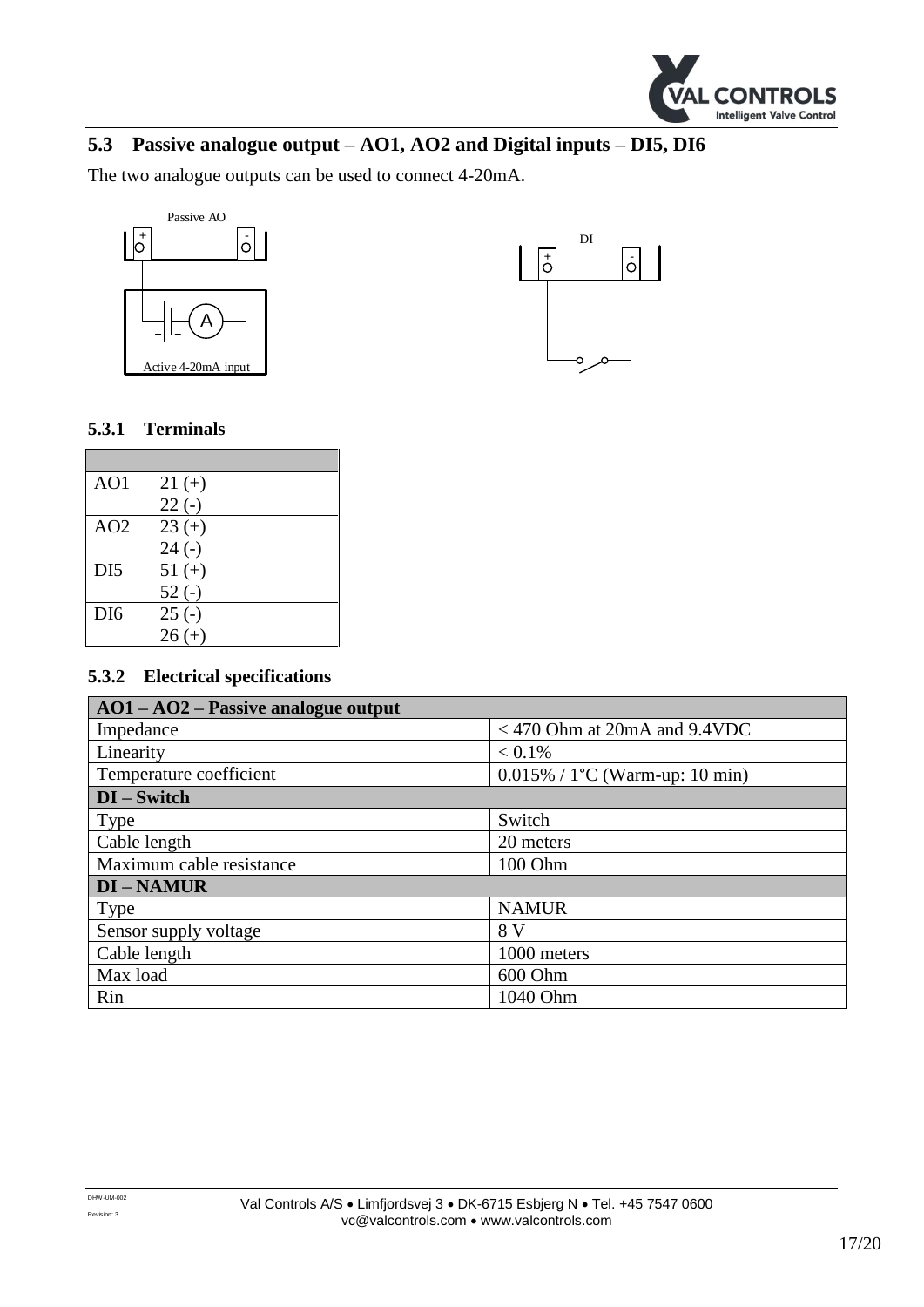

## <span id="page-17-0"></span>**5.4 SIL – PS1, PS3, DO11, DO12**

A device with an internal SIL Expansion Card can be installed in a SIL 1-4 installation without affecting the SIL level. Device can be equipped with 4 different types of SIL Expansion Cards.

The units are approved for installation in SIL 1-4 circuits, if installed as described in this manual.



| Relay 1        | Relay 2        |
|----------------|----------------|
| Normally close | Normally open  |
| Normally close | Normally close |
| Normally open  | Normally open  |
| Normally open  | Normally close |

#### **5.4.1 Terminals**

| <b>Power supply</b> | Digital output   |
|---------------------|------------------|
| 5. $PS2 (+)$        | 23. DO $11 (+)$  |
| 6. $PS2(-)$         | $24.$ DO11 $(-)$ |
| 21. PS1 $(+)$       | 25. DO $12 (+)$  |
| 22. $PS1(-)$        | $26.$ DO12 $(-)$ |
| 51. PS3 $(+)$       |                  |
| 52. $PS3$ (-)       |                  |

Note: The PS1, PS2 and PS3 must be galvanic isolated.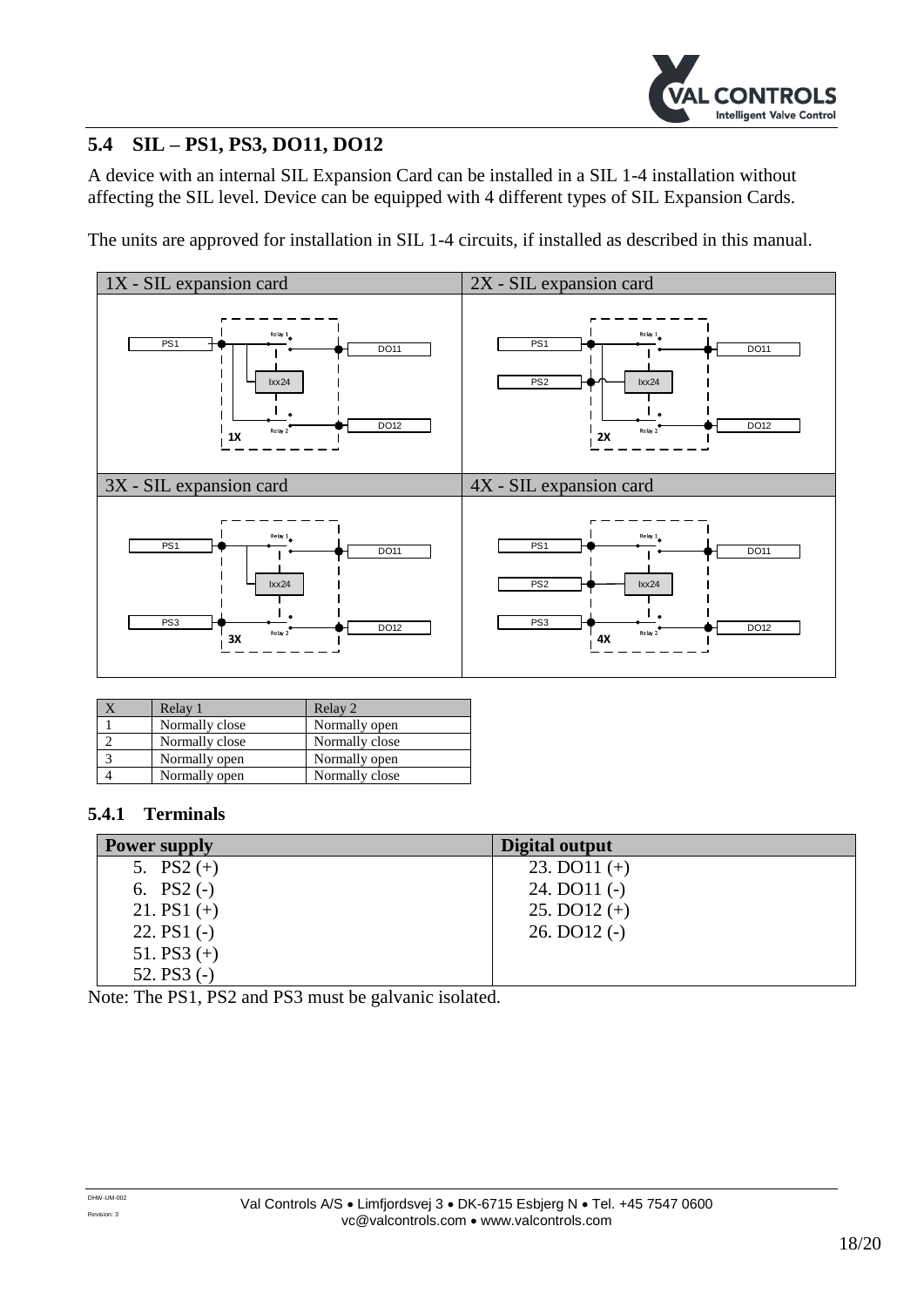

| Power supply                                     | $20.4 - 27.6$ VDC                |
|--------------------------------------------------|----------------------------------|
| Power dissipation, no position sensor/loop or    | < 2W                             |
| output lamps are connected.                      |                                  |
| Power dissipation, with maximum load on all      | $\leq$ 5W, the load not included |
| inputs and outputs                               |                                  |
| Max load per DO11 and DO12                       | up to $48W @ 24VDC$              |
| If PS2 is not used, total load that can be drawn | 2W                               |
| from all DO/DI/AI ports (except DO11/12)         |                                  |